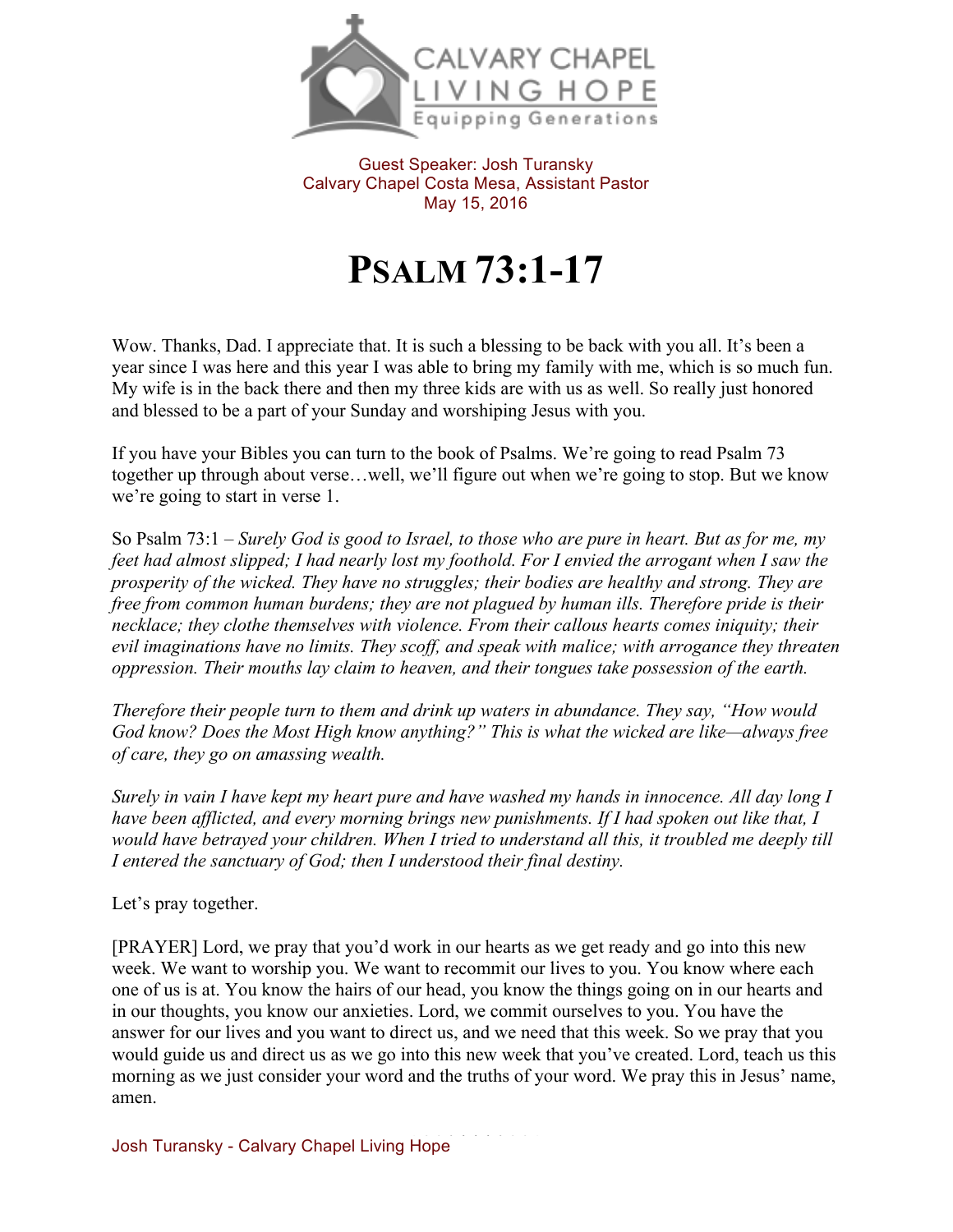When I was in Bible college, actually after I graduated from Bible college and came on staff, 9-11 took place and that really shook the student body of about 450 students. As we considered the ramifications of a world with terror and crisis, the staff at the Bible college realized we didn't really have any emergency type planning in place. So we decided we really needed to figure out a kind of crisis plan and a fire drill of sorts. There's over 450 students, men and women, in all these different dorms and we needed to figure something out.

So one of the administrators decided put together a plan and then he wanted us to run a fire drill in the middle of the night. The whole point was to go through the exercise of this is what it's like for a crisis to take place, this is where we need to meet on the campus, here's the things that need to be checked off of the checklist to make sure everything is secure in place.

So this administrator recruited some of us staff and he gave us cans of condensed smoke. It was our job in the middle of the night, all of us set our watches together, at 3 a.m. we would go into the dorms and spray this condensed smoke into the fire detectors. It was great. It was so much fun. Except he had already warned the dorm stewards that we would be coming in. So we walked in thinking we were going to surprise the students. They were kind of all sitting there dressed and ready to go. The whole point of a fire drill is to get people ready for a crisis, to get people prepared and exercised so that when they face that crisis they're ready to go.

That's how this message is going to kind of be shaped this morning. This is kind of like a mental fire drill.

Like my dad was saying, we host this radio program Pastor's Perspective. When we get to July  $20<sup>th</sup>$  I'll have done a year's worth of Pastor's Perspective. It's not the weekend, so it's five days of week. But that's hours and hours of taking calls from Christians all over the country that have questions about the Bible and the Christian life.

One of the most common questions that we get is, "Why does God allow evil to take place in the world? Why is there pain and suffering in the world?"

When you look at Matthew 13 when Jesus told the parable of the sower He talked about a particular type of person represented in a soil where the seed goes in. It says in Matthew 13:20 these are the ones that's sown on *rocky ground. This is the one who hears the word and immediately* they *receive* the word *with joy*. That's describing this person who hears about Jesus, they hear the gospel message, they hear about salvation, the core message of Christianity. They receive it into their life, they're excited about it, but *yet he has no root in himself, but it is shortlived. When pressure or persecution comes because of the word, immediately he stumbles.* 

So Jesus is describing this particular type of person who they hear the gospel message, the truths of it. Their heart resonates with it, they're excited about it, but then as persecution and trials and sufferings take place they fall away. They don't have any root. It's short-lived because of this pressure or suffering. So the point is there is the reality of suffering that's going to take place. There is injustice and pain that's going to affect us. The question, just like the fire drill, is how are you going to respond?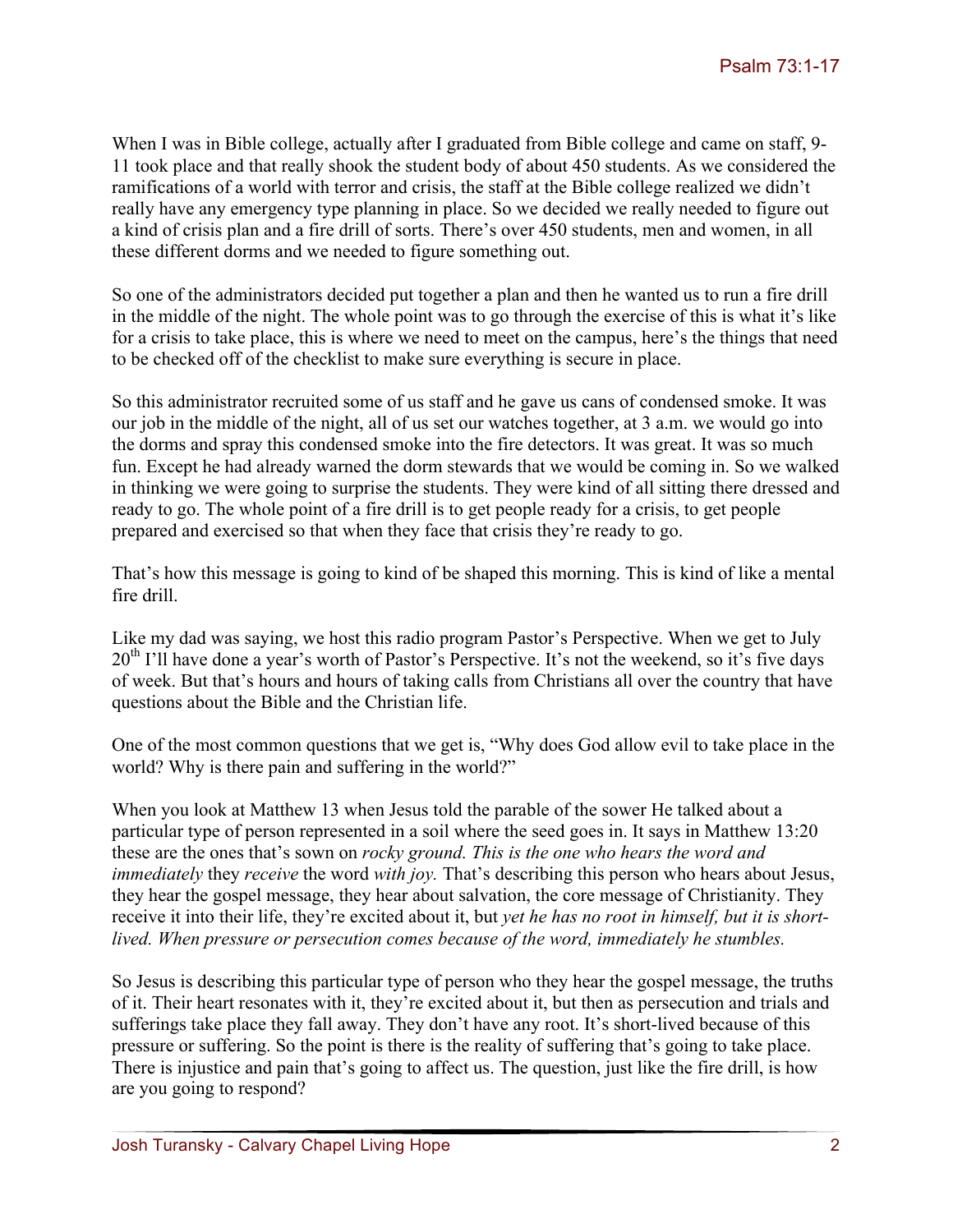Originally this sermon was titled something along the lines of "Resting in the Midst of Pain, Suffering, and Injustice." That is still the theme of this message. I've given it a couple of times. But it's really this question of not just understanding the answer to why does God allow pain and suffering in the world, but how do you yourself come to a place of rest when you live in a world where there is pain, suffering, and injustice; when you experience pain, suffering, and injustice; and when you yourself are the cause of pain, suffering, and injustice.

I think it's in Paul's prayer to the Colossians. He prays a number of specific things for them, but one of the things he asks for the Colossians is that they would be able to suffer long with joyfulness. That they would have this capacity to endure through painful experiences and have a sense of joy in their lives.

Just consider with me for a second the world that we live in. The sense of injustice that exists within our world. A minute ago I talked about terrorism and not a week goes by without seeing some piece in the news about the threat of terrorism or a terrorist act being carried out.

We have the whole crisis that has come to light over the last couple years that we've become more aware of the refugee crisis with 62 million displaced people around the world. We hear about it in terms of Syrian refugees, but I believe that the Burmese is the largest group of people that are currently displaced.

Here at home over the last couple of years there's been a renewed interest at looking at racism. Some of the key stories that have come to light have been the story of Freddie Gray last year, last April, in Baltimore and the things that took place around his arrest and his death.

Tamir Rice. Hopefully you know the story of Tamir Rice. He was a twelve year old young black boy that was playing on a playground with an airsoft gun that didn't have that orange tip on it and the cops were called. "There's a black man on the playground who has a gun." The cops pulled up and without verifying a whole lot they just shot him dead. They didn't provide any CPR or any type of response.

Or Walter Scott who was a black man as well down in the south who was pulled over and then ran because he was afraid because he hadn't paid his child support. He was shot in the back.

These things have been in the news quite a bit and it's caused us to face the reality that while there was a great work that took place in the past related to racism there is still a tremendous amount of issues, especially institutional issues that relate to race.

Or if we look at our justice system, more and more this is coming to light and more and more this is a reality in America, how broken the justice system is if you're underprivileged or under the poverty line. I particular take an interest in the Serial podcast which talks about Adnan Syed who is a Muslim young man who was wrongly committed of a murder and has been sitting in jail for at least the last seventeen years. There's also the story of Kerry Max Cook who was wrongly convicted and served on death row twice in Smith County, Texas.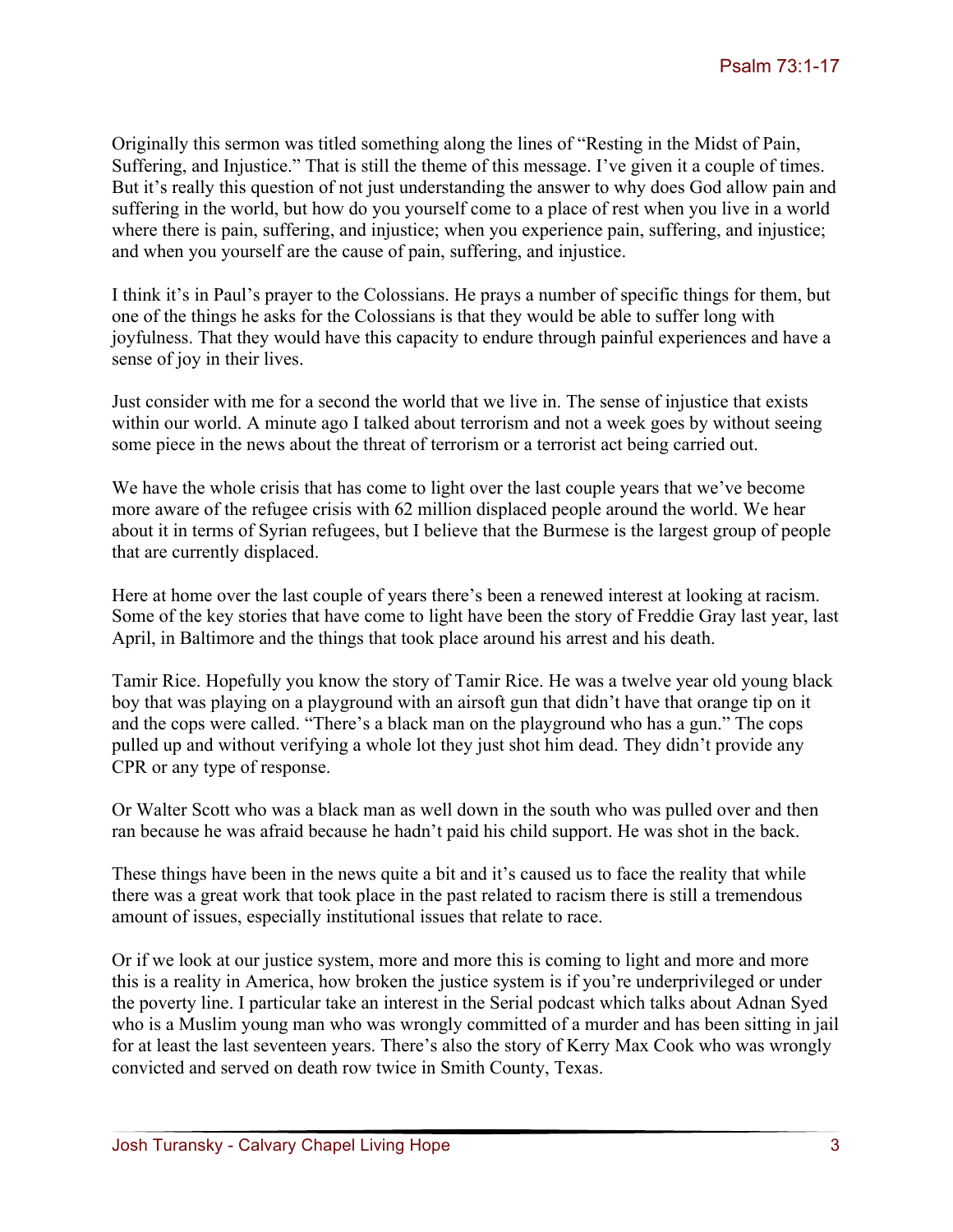But then we can look the reality of abortion where 59 million abortions have taken place since 1973.

Or we can look at capitalism gone awry with Martin Shkreli who bought that drug last year and then increased the price of that drug 5,000% just to rip people off who absolutely needed that drug.

So we live in the context of suffering and injustice, but we also personally experience injustice, sometimes perceived, sometimes actual. In the world of social media, one of the great problems is kind of jonesing for what your neighbors have and what you don't personally have. That's kind of the problem with the façade of social media is "wow, that person's life looks so fun because of everything that they have." But there's also the actual suffering that we have if you have a physical handicap or you're suffering financially or you have a personal ailment. Suffering is a very real aspect of being a human living in our world. You have your stories and I have mine.

When I decided to share this message a couple of months ago it was just the week after I saw in the news that even here locally your school's superintendent was tragically killed as he's out running in the morning. Killed by a young teenage gal, seventeen years old driving. Hit him and killed him. That's tragic. But all this goes to punctuate the fact that we live in a world of pain and suffering, we experience pain and suffering, and we are the cause of pain and suffering. You may live with regret over things that you've done where you know that it has caused people hurt.

And yet when we go to the Bible we read that God is righteous. The idea that God is righteous means that if you were to take God and put Him on trial and say, "God, this case right here proves that you didn't do this right," the idea that God is righteous means that God would be vindicated for every one of those instances. Every accusation that you could bring against God for doing something wrong or screwing something up, God would be found completely righteous. He would be completely vindicated. You could never find God guilty of any of the pain, suffering, or injustice that we live in the midst of.

So we have this tension that exists and we have a response. There's four ways that we respond in a world of pain, suffering, and injustice.

The first is emotional. Some of us have this sympathy for the pain that others feel. There's also an anger that we might experience. Or like Psalm 73, the psalmist talks about almost an envy in his heart. That psalm that he started with, he was looking around him at the success of the wicked and how the wicked were prospering and he felt envious.

Another emotional response is the response of uncertainty about the future. Because things can break down, because relationships break down, you can live and just feel lost. There can be a creeping sense of hopelessness that you're incapable of making sense of it all.

But besides the emotional reaction there's also the intellectual reaction. That is typically framed or put forth as a "why God" question. "Why would God allow this to take place?"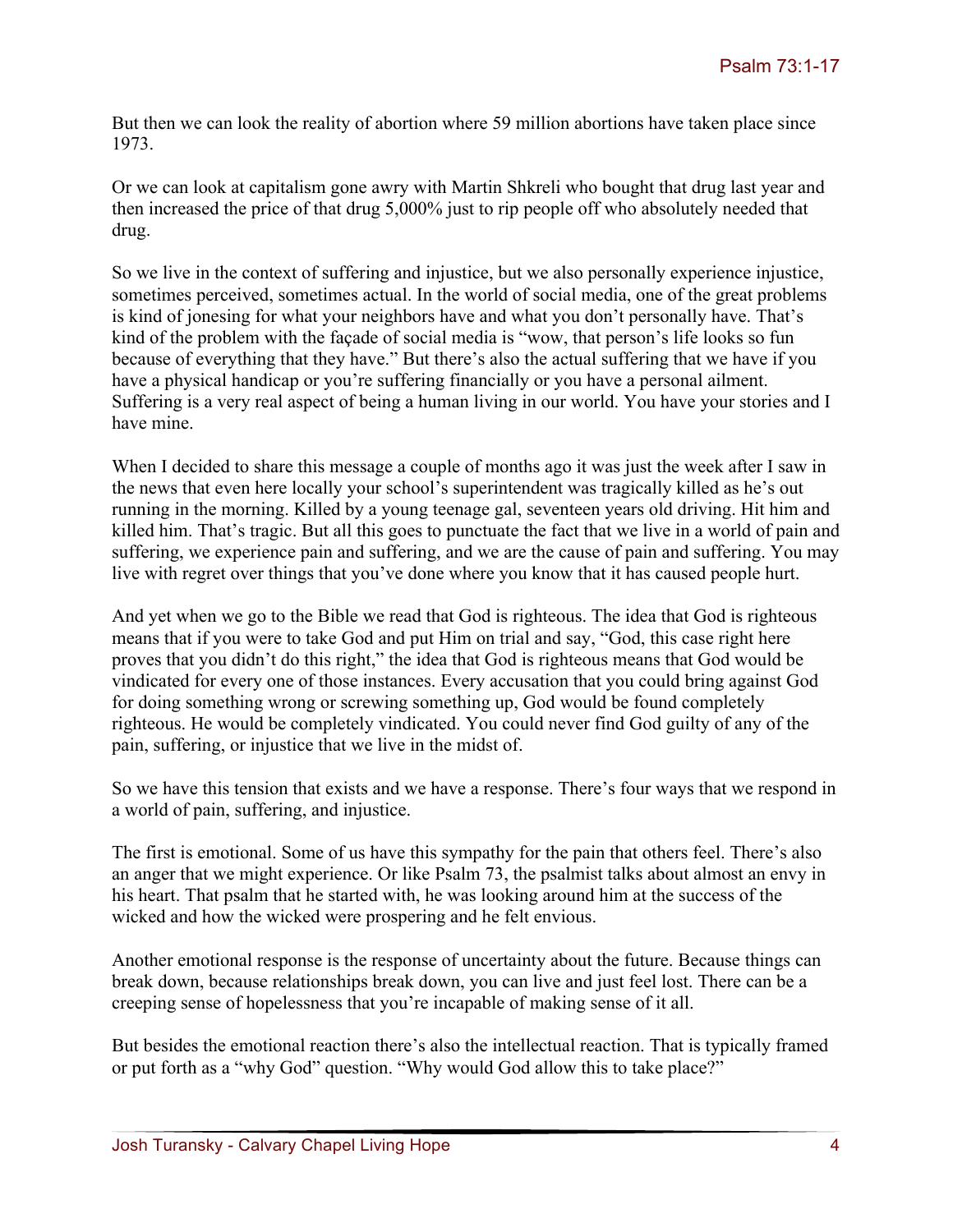If you have heard Pastor's Perspective you'll know that when someone calls us up on the radio and they put anywhere in their question "why does God," we'll typically stop them there and say, "Hold on a second. We don't take 'why God' questions. Because unless the Bible tells us why God did something, we really can't help you a whole lot. We can only speculate, and speculation is pretty dangerous from what we can tell."

C.S. Lewis wrote a book on pain. He called it *The Problem of Pain*. He articulated the critic of Christianity's intellectual statement this way. He says here's what the critic would say – "'If God were good, He would wish to make His creatures perfectly happy, and if God were almighty He would be able to do what he wished. But the creatures are not happy. Therefore God lacks either goodness, or power, or both.' This is the problem of pain in its simplest form."

You see, we struggle in this world of pain and suffering. We struggle to make sense of it all and it is one of the leading accusations against God. How can there be a God if there is so much pain in the world?

Another response that people have is a physical response, either one of inactivity or taking action. The inactivity is the person who's paralyzed. They believe the truths of the Bible. They want to believe it, but in their own life they've experienced pain and they are stuck. They feel like they can't move forward because of the suffering in their life. Others decide, no, I can make a difference. I can become a community organizer, or I can engage in political reform, or attack things on a policy level, or even personally, maybe I just need to read another self-help book and figure out how to change myself. Those are the physical responses that people typically engage in.

The last is a very personal response, kind of like Isaiah in chapter 6 of Isaiah where he experienced the presence of God, recognized his own sinfulness, and said, *Woe is me! I am undone. I am a man of unclean lips.*

So we live in a world where there is pain. We experience pain, suffering, and injustice, and we are the cause of pain, suffering, and injustice. We're going to respond. We have emotional responses, we have intellectual responses, we have actual physical responses. The question is how do we negotiate life? How do we come to a place of rest in our life, being that we live in a world where these things happen? Where we live between the tension of reality and God saying that He is absolutely righteous, that He can't be found guilty of any of these things in that He is absolutely good.

Well we begin to see the hints of the resolution of these things as we go through the biblical narrative. Take, for example, Exodus 3:7-18. Exodus 3 you jump right into the story of the children of Israel 400 years beyond the death of Jacob, in Egypt, slaves to Pharaoh and to Egypt, building bricks, crying out to God. It says in Exodus 3:7-8 – *The Lord said, "I have surely seen the affliction of my people who are in Egypt. I have heard their cry because of their taskmasters, for I know their sorrows. So and I have come down to deliver them out of the hand of the Egyptians and to bring them up out of that land to a good and large land, a land flowing with milk and honey."*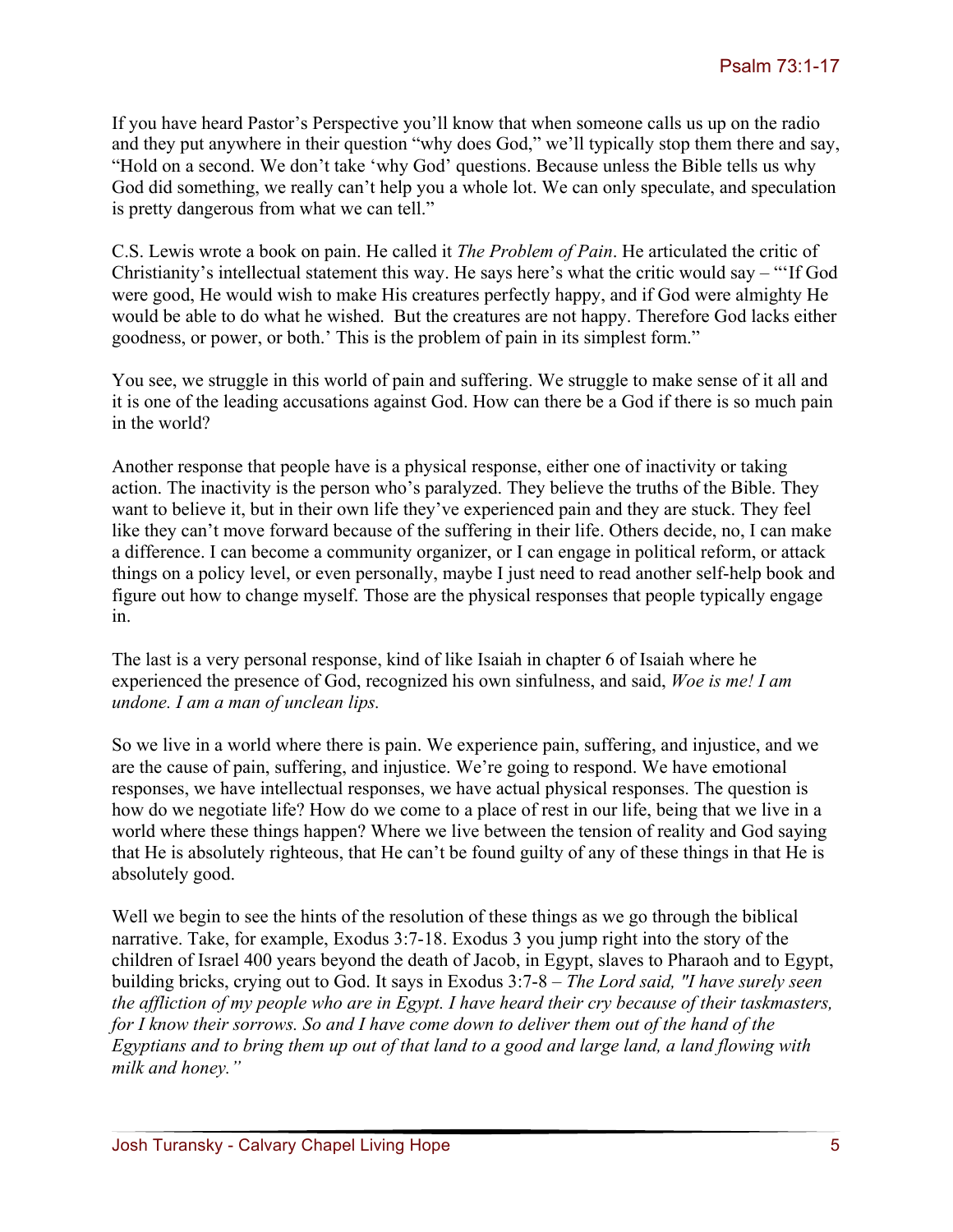You see, the Bible begins to hint at the fact that the God of the Bible is the one, like He says here, He sees the oppression of His people, He hears their cry, He knows their sorrows. So the atheists may look at pain in the world and have two responses. One he will say, "This is the reason why we know that God doesn't exist." And secondly the atheist would say, "These things are futile. Life is meaningless and the idea that there is something more to be hoped for is an empty hope. This is a world of chaos. There is pain that cannot be answered." When we turn to the Bible we see a God who knows, who sees, and who hears.

In Exodus 22:21 as God is giving instructions to the children of Israel being at Mount Sinai, He says this: *You shall not wrong a sojourner or oppress him, for you were sojourners in the land of Egypt. You shall not mistreat any widow or fatherless child. If you do mistreat them, and they cry out to me, I will surely hear their cry.* Again, the Bible portrays God as the one who sees our pain and who takes action.

In Isaiah 59:14-15 it says this: *Justice is turned back, and righteousness stands far off; for truth is fallen in the street, and equity cannot enter. So truth fails, and he who departs from evil makes himself a prey. Then the Lord saw it, and it displeased him that there was no justice.*

So while the attack against the God of the Bible may be that God doesn't care (God doesn't care about your pain; if He did He would do something about it), the God of the Bible says that He does see these things. The instructions that He gives to His people is that you need to take into consideration the helpless, the ones who here He calls them the sojourner. I don't remember which translation I copied that out of, but essentially that's the refugee or the one who's from a different country. You need to take them into consideration. So if God is telling His people to care for them, obviously He cares about them.

In Psalm 34:6 the psalmist says – *The poor man cried out, and the Lord heard him and saved him out of all of his troubles.* So God is the God in the Old Testament that is portrayed as the one who does care. He does care about the fact that the world is full of pain, suffering, and injustice.

But all of those passages in the Old Testament anticipate the great pinnacle, the great answer of the New Testament. And that answer is found in the cross of Jesus Christ. It says that Jesus took and went to the cross willingly. He lay down His life on behalf of sinful mankind.

Jesus didn't have to die on the cross, but it was what the Father wanted. Remember in the garden Jesus prayed, *"Not my will, but yours, be done."* Jesus was willing to go to the cross. The cross shows us the love of God, the empathy of God, and the fact that God is willing to deal with injustice. The cross is God's demonstration of justice. We see in the cross that God took action. He dealt with our personal guilt and shame.

Remember one of the trifled things that I'm echoing here is this idea that we ourselves are a part of the problem. We cause the pain, the suffering, and injustice that is in the world. And yet the cross shows us that God dealt with our own personal guilt and shame. The cross answers the intellectual questions that exist. The questions of how could a good God allow pain and suffering to exist in the world? When we look at the cross we see those intellectual questions being resolved. The cross deals with our emotions. It settles our emotions.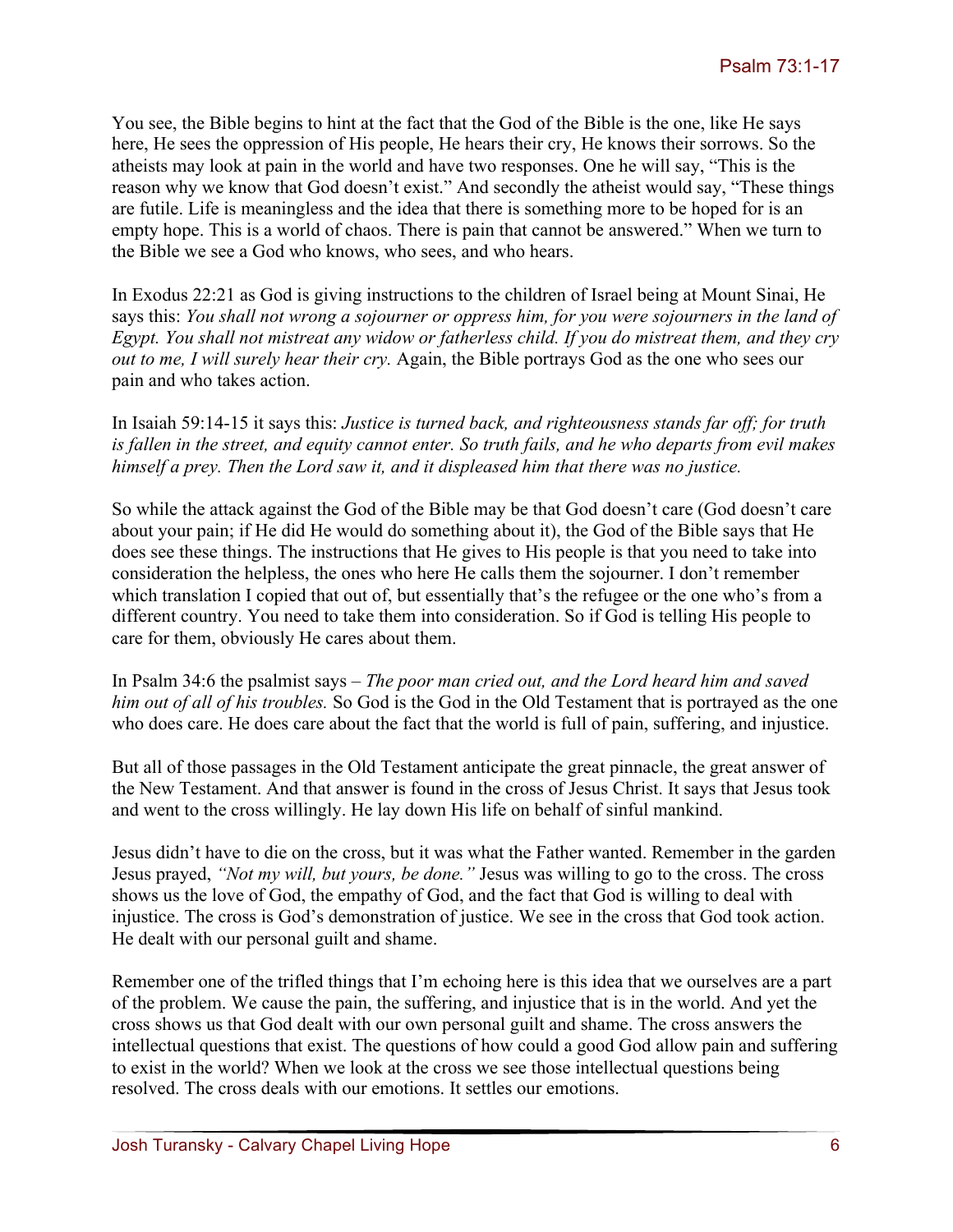When we go back to the psalm that we read back at the beginning, Psalm 73, here is a man who is experiencing what I have just laid out. His own stories of pain, suffering, and injustice. He's looking at the wicked succeeding. He's looking at the wicked prospering and he's wrestling with these things. He even has some blasphemous thoughts that are going on in his head and he says if I had spoken these things in the congregation of the righteous, it would have caused your children, your people to have fallen.

And yet if you consider with me for a second the life of Job. Remember Job's life is going great and then God allows Satan to attack him, destroy everything in his life, and allow him to suffer immensely. And then what happens? He has these three and then a fourth friend that come along and work through this, primarily intellectually, with Job. Questioning and trying to come up with answers of why are you going through this whole terrible experience of suffering. But then we get to the end of Job, around Job 38, there is an encounter that Job has with God. Job's encounter with God is where God is asking Job questions.

In Psalm 73 the psalmist says I came into your house. There was this existential experience that both of these individuals, the psalmist and Job, had where they encountered God. For us, our existential, our very real experience that we have is the cross. And so there are questions for us that may never be resolved into understanding why exactly this thing that was painful worked for the good in our life. We may not know how, but we can look to a very real expression of God's care, love, and justice in the cross. And God wants us to experience it. Not just to know it, but to know it truly.

In the book of Ephesians Paul prayed for the Ephesians that their eyes would be opened. That they would truly have a spiritual understanding of what the truths of the gospel are.

It's very easy to sit here and read what the Bile says, but there is a desperate need in our lives to experience these things. The great thing is that the Holy Spirit is sent into the world and given to us as believers so that we can have an experience. God doesn't just deal with us on an intellectual level and say, "Here's the answer." But He says, "I'm going to deal with you as a whole person and allow you to encounter the truths."

In Romans 5:6-11, let me read to you this lengthy text. It explains this in depth. Romans 5:6-11 says – *For when we were still without strength, in due time Christ died for the ungodly. For scarcely for a righteous man will one die; yet perhaps for a good man someone would even dare to die. But God demonstrates his own love toward us, in that while we were still sinners, Christ died for us. Much more then, having now been justified by his blood, we shall be saved from wrath through him. For if when we were enemies we were reconciled to God through the death of his Son, much more, having been reconciled, we shall be saved by his life. And not only that, but we also rejoice in God through our Lord Jesus Christ, through whom we have now received the reconciliation.*

You see the cross worked on our behalf while we were still lost in a world of pain, suffering, and injustice. While we were a citizen in the world of suffering, Christ died for us. He made it so that we could live a new life, that we could be saved by His life. And so the cross is God's answer to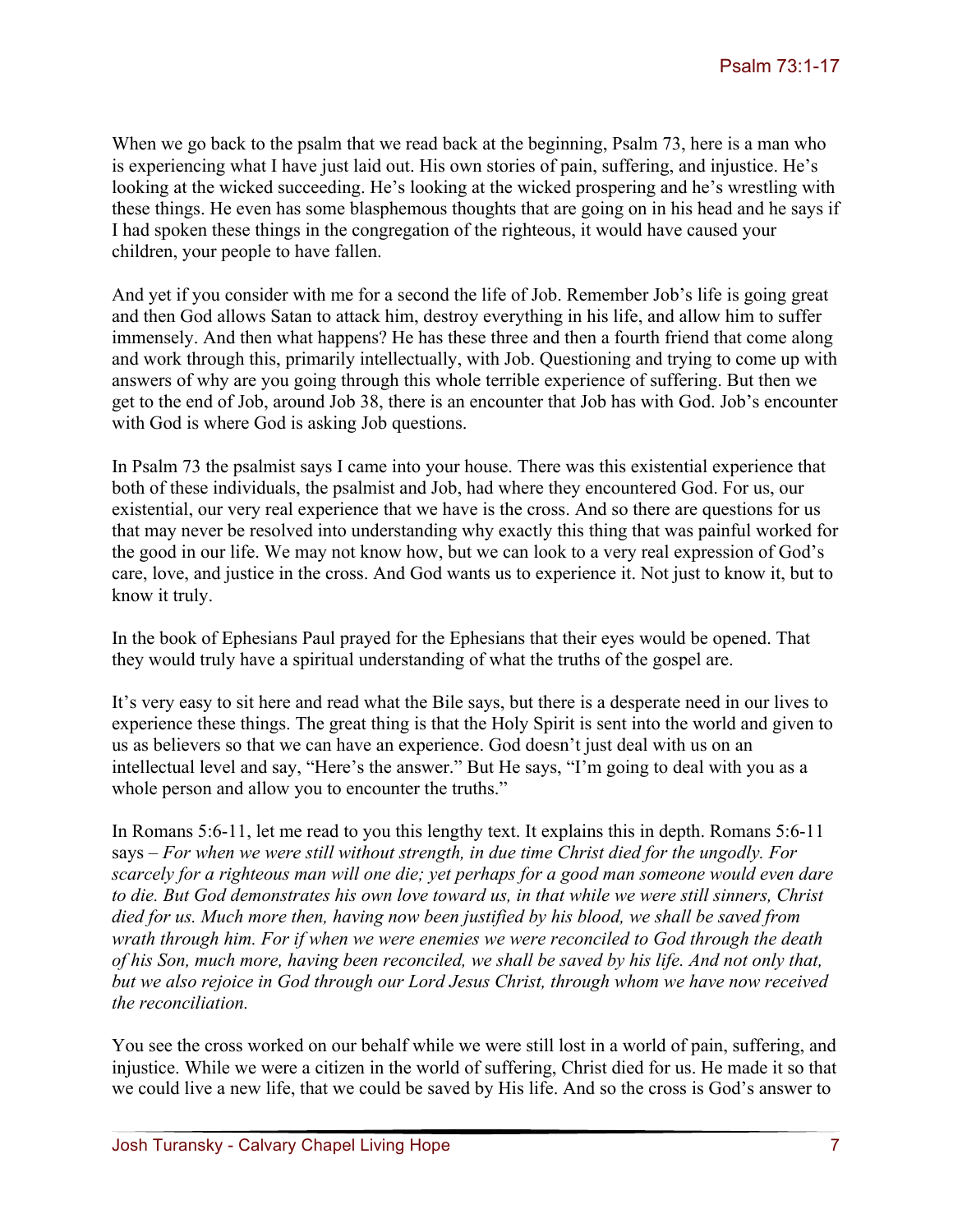this life that we live. The cross shows us that God agrees with our identification. Have you ever been a person that has said it's not fair? It's not fair.

You think of this story of Kerry Max Cook who was a man who was nineteen years old kind of hanging with the wrong crowd. There's a murder that takes place in his apartment complex and it was convenient for him to be blamed. The prosecutor and the detectives framed him. Completely framed him. The whole justice system all along the way completely stuck it to this guy for the sake of saving face. Even to this day (he was only released about fifteen years ago) and even today there's a felony record on his case and he's still trying to appeal for this record to be expunged.

But do you know the amazing thing? It was while he was on death row for a second time he read Josh McDowell's *More Than a Carpenter*. He went from being a man who was tortured by the reality of facing such an injustice by being a guy who was imprisoned on death row. He says that the weight was lifted from his shoulders even though he was still there and there was so much more to be played out in his case. He was ultimately released from prison. He experienced the answer of the cross.

But the cross shows us that God identifies these things as wrong. God doesn't say, "Oh you've got a wrong perspective." No. He says, "You're right. This is a painful world that you live in." But the cross also shows us that God deals with injustice. He deals with our own sin. He atones for our sin. He offers forgiveness through us and we see through the cross as well that there is an ultimate judgment and anticipates an ultimate judgment for the person who does not accept God's answer to sin.

The gospel experience also shows us that these are not truths for somebody else, but they are personal. They are things that we can experience. Really the cross removes our ability to have a pity party. The cross assures us of God's love for the hurting and the unfortunate. It cures our envy of the wicked and it helps us accept the righteousness of God's judgment on the lost. It motivates our evangelism of sharing the gospel message with our neighbors and it motivates our gospel neighboring or the way in which we be a true neighbor to those who are around us.

In closing let me say this. When I was doing ministry in the setting before I'm in now (so right now I'm in southern California; before that I was in Hawaii), I went through a very difficult circumstance in the ministry environment that was so confusing. There was injustice that I witnessed. There were people that were hurt because of the injustice that had taken place. When you go through those types of things it can be tremendously disorienting and you can question even your own sanity. Am I perceiving this right? Have I lost it? Have I somehow become disconnected from reality?

In that setting after about a year and a half into that I read a book by Ravi Zacharias, who was an apologist, a great Christian teacher. He wrote a book called *The Grand Weaver* on just understanding how God works in your life. He has a chapter on disappointment. He makes three points on how we can respond to the disappointments in our lives.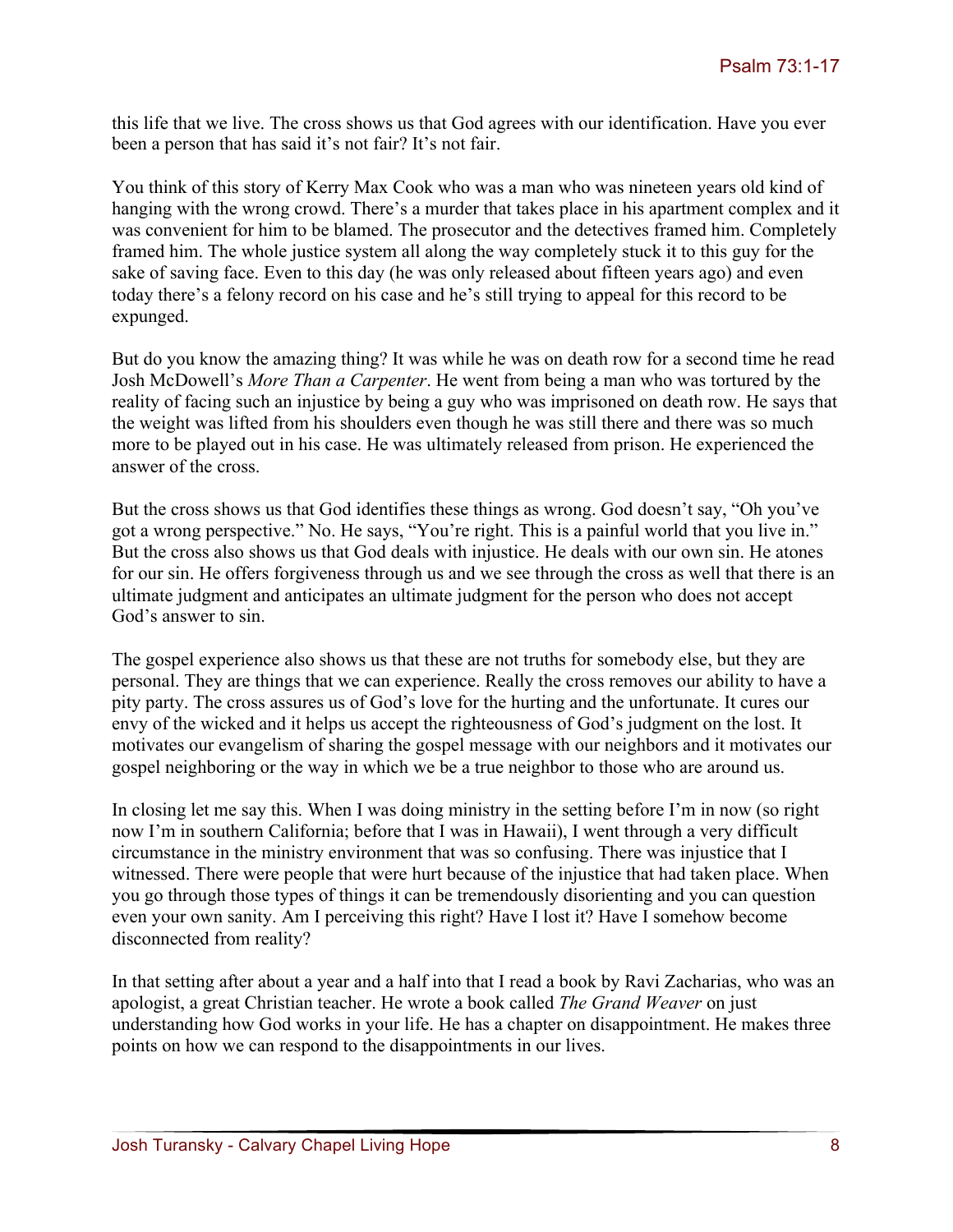He said first this: allow God to make your heart tender. Allow God to make your heart tender. He writes – "God does not display his work in abstract terms. He prefers the concrete, and this means that at the end of your life one of three things will happen to your heart: it will grow hard, it will be broken, or it will be tender. Nobody escapes. Your heart will become coarse and desensitized, crushed under the weight of disappointment, or be made tender by that which makes the heart of God tender as well."

So his first bit of advice was you need to have a tender heart. Maintain a tender heart. Protect your heart from being hardened.

The second thing that he said was that you need to strengthen your mind by faith. He says – "Faith is the thing of the mind. A life of simple trust is a blessed life and it sees beyond the impending." So we have this response of faith. It is a thing that we engage in with our mind that we choose with our minds to walk by faith.

The third thing is that we make the cross the aortic valve of our life. We have the aortic valve. It's key. If you lose your aortic valve you're not going to live much longer. It is central to who we are. And he says you need to make the cross the aortic valve of your life, so central. This is the quote from his book: "The single most important thread in working through your disappointments is that your heart and mind ponder and grasp what the cross of Jesus Christ is all about."

With those three things (having a tender heart, a mind full of faith, and making the cross so central in your life, the aortic valve of your life), that will allow you to live at a place of rest even though you still live in a world of pain, suffering, and injustice. You yourself experience pain, suffering, and injustice and you are the cause of pain, suffering, and injustice. You will be able to live at peace.

So just like the psalmist wrote, he came into the house of God, he encountered God. That's my prayer for you. That's my own prayer for myself is that I would have an encounter with God that I would allow Him to soften my heart, allow Him to strengthen my faith. I continue to go back to the cross and bounce off the cross my encounter with pain and suffering, and that's my prayer for you as well.

You see, the temptation and the counsel of the world for the godless is to check out and to say these things will not make sense and it is pointless to try to make sense of these things. But the Bible doesn't skirt or try to get around or get away from the reality of pain. It engages it. It says God came into the world, took on flesh as a human being to really engage this world of pain, suffering, and injustice. He did it on our behalf.

So we have the greatest answer. We have a position in Christ of victory. An emotional response from God. We have an intellectual answer. We have the activity of God. It's okay to take action against these things. We're called to join God in what He does, but He's the one that led the way in taking action.